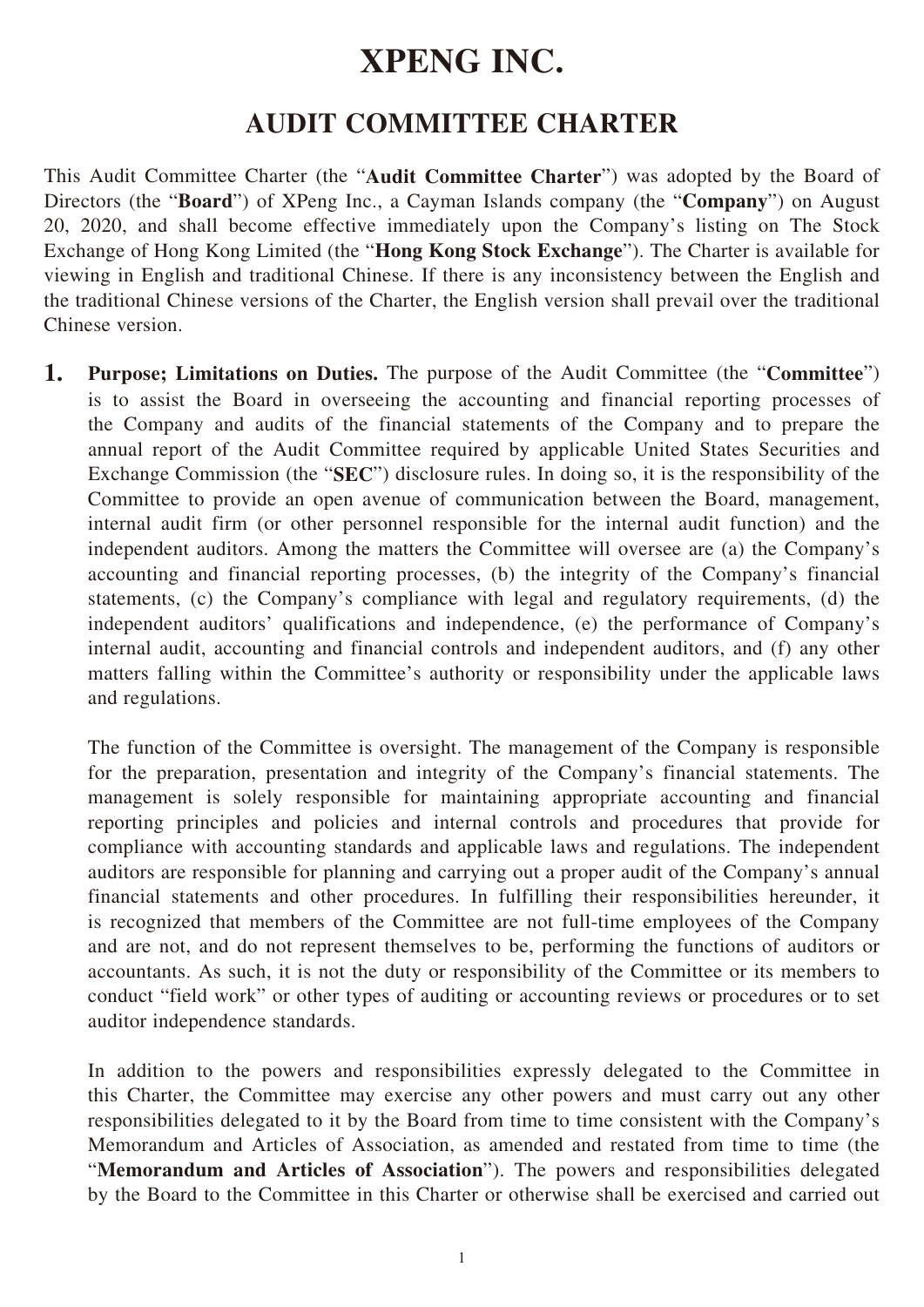by the Committee as it deems appropriate without requirement of Board approval, and any decision made by the Committee (including any decision to exercise or refrain from exercising any of the powers delegated to the Committee hereunder) shall be at the Committee's sole discretion. While acting within the scope of the powers and responsibilities delegated to it, the Committee shall have and may exercise all the powers and authority of the Board. To the fullest extent permitted by law, the Committee shall have the power to determine which matters are within the scope of the powers and responsibilities delegated to it.

The independent auditors for the Company are accountable to the Committee, as representatives of the shareholders. The Committee is directly responsible for the appointment, compensation and oversight of the work of the independent auditors (including resolving disagreements between management and the independent auditors regarding financial reporting). The Committee has the authority and responsibility to appoint, retain and terminate the Company's independent auditors (subject, if applicable, to stockholder ratification). The Company's independent auditors shall report directly to the Committee.

**2. Membership; Appointment; Financial Expert.** The Committee will consist of a minimum of three directors the Board, each of whom must be a non-executive director, and an "audit committee independent director" pursuant to SEC rules and shall satisfy the independence requirements of the New York Stock Exchange and Rule 10A-3(b)(1) under the Securities Exchange Act of 1934, as amended (the "**Exchange Act**"), both of which are set forth in Annex A hereto. At least one must be an independent non-executive director with appropriate professional qualifications or accounting or related financial management expertise as required under Listing Rules rule 3.10(2). The majority of the audit committee members must be independent non-executive directors of the Company.

No Committee member shall simultaneously serve on the audit committees of more than three other public companies unless as otherwise approved by the Board. The members of the Committee will be appointed by and serve at the discretion of the Board. The chairperson of the Committee (the "**Chairperson**") will be appointed by the Board. The Board shall also determine whether each member is financially literate under the New York Stock Exchange Listed Company Manual and that at least one member of the Committee is an "audit committee financial expert" defined in Item 16A of Form 20-F, the requirements for which are set forth in Annex B hereto. Section 13(a) of the Exchange Act requires the Company to disclose whether or not one member of the Committee is an audit committee financial expert.

A former partner of the issuer's existing auditing firm should be prohibited from acting as a member of its audit committee for a period of two years from the date of the person ceasing: (a) to be a partner of the firm; or (b) to have any financial interest in the firm, whichever is later.

The agenda and accompanying supporting papers shall be sent to all members of the Committee and to other attendees as appropriate at least three days before the date of the meeting (or such other period as the members may agree).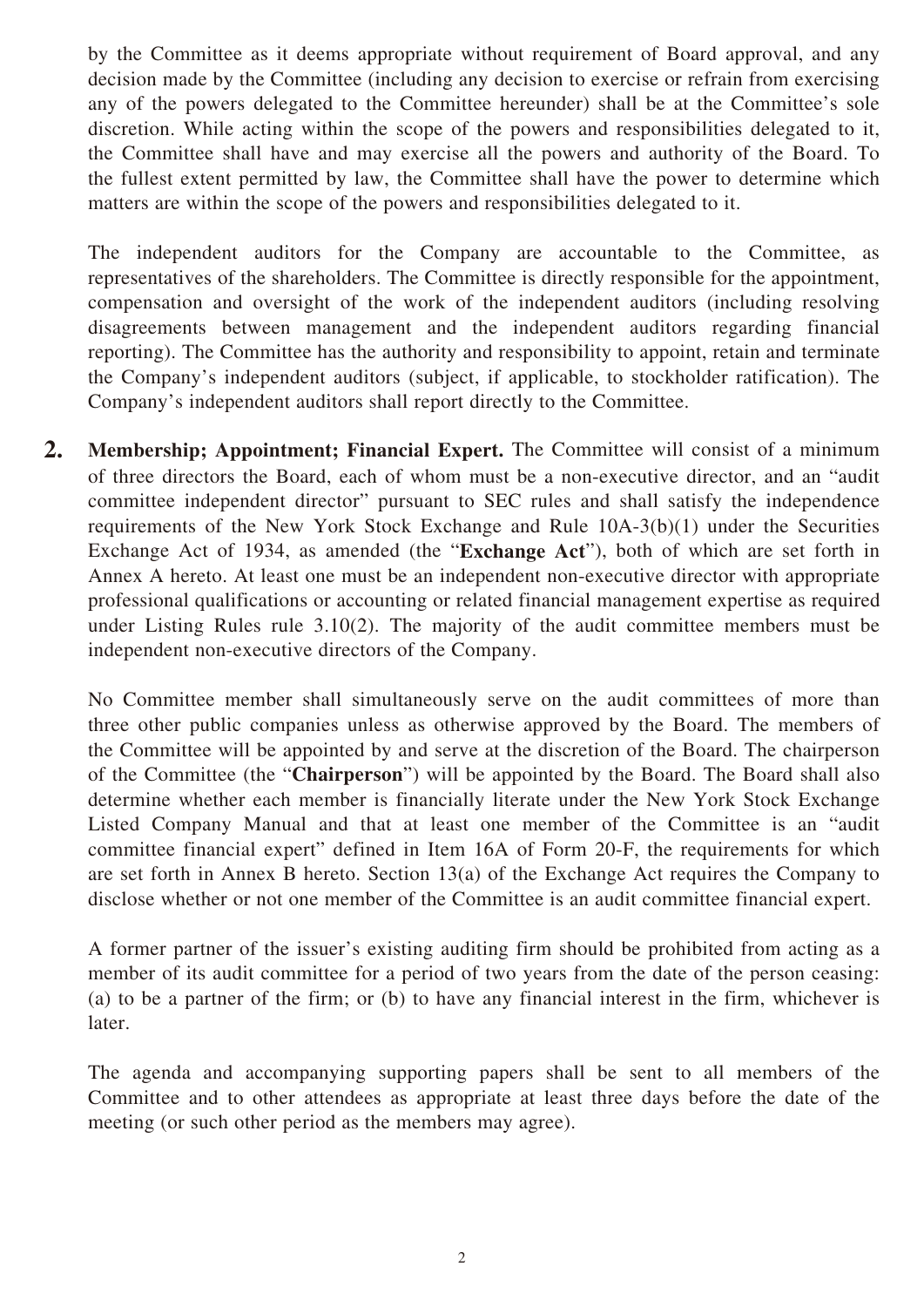### **3. Duties**

#### **3.1 Independent Auditors.**

- **(a) Selection and Fees.** Be primarily responsible for making recommendation to the board on the appointment, compensation, retention, removal, evaluation, and oversight of the work of the independent auditors (including resolution of disagreements between management and the independent auditors regarding financial reporting) for the purpose of preparing or issuing an audit report or performing other audit, review or attest services for the Company and, where appropriate, the termination and replacement of such firm. Such independent auditors shall report directly to and be ultimately accountable to the Committee. The Committee has the ultimate authority to approve all audit engagement fees and terms, with the costs of all engagements borne by the Company, and any questions of its resignation or dismissal.
- **(b) Audit Team.** To review and monitor the external auditor's independence and objectivity and the effectiveness of the audit process in accordance with applicable standards. Review the experience and qualifications of the senior members of the independent auditors' team.
- **(c) Scope of Audit.** The audit committee should discuss with the auditor the nature and scope of the audit and reporting obligations before the audit commences. Review, evaluate and approve the annual engagement proposal of the independent auditors (including the proposed scope and approach of the annual audit).
- **(d) Lead Audit Partner Review, Evaluation and Rotation.** Review and evaluate the lead partner of the independent auditors. Ensure that the lead audit partner having primary responsibility for the audit and the reviewing audit partner of the independent auditors are rotated at least every five years and that other audit partners (as defined by the SEC) are rotated at least every seven years.
- **(e) Policy on engaging external auditor to supply non-audit services.** To develop and implement policy on engaging an external auditor to supply non-audit services. For this purpose, "external auditor" includes any entity that is under common control, ownership or management with the audit firm or any entity that a reasonable and informed third party knowing all relevant information would reasonably conclude to be part of the audit firm nationally or internationally. The audit committee should report to the board, identifying and making recommendations on any matters where action or improvement is needed.
- **(f) Pre-Approval of Audit and Non-Audit Services.** Pre-approve all auditing services and all non-audit services permitted to be performed by the independent auditors, and to consider whether the performance by the outside auditors of non-audit services is compatible with maintaining the independence of the outside auditors. Such pre-approval may be given as part of the Committee's approval of the scope of the engagement of the independent auditors or on an engagement-by-engagement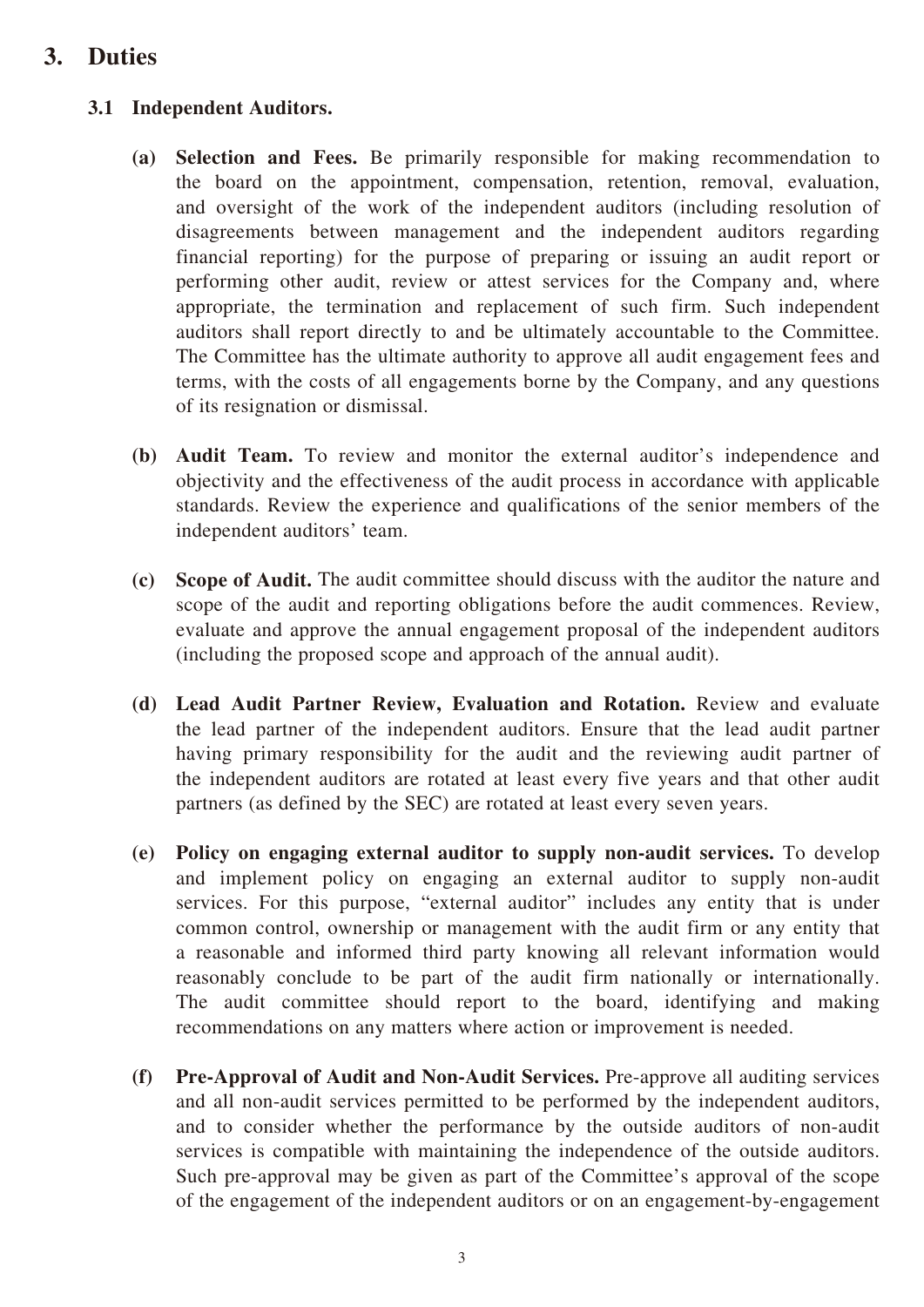basis or pursuant to pre-established policies. In addition, the authority to preapprove non-audit services may be delegated by the Committee to one or more of its members, but such member's or members' non-audit service approval decisions must be reported to the full Committee at the next regularly scheduled meeting. The Company shall disclose in its annual reports (and periodic reports, if any) required by Section 13(a) of the Exchange Act any approval of non-audit services during the period covered by the applicable report. The independent auditors shall not be retained to perform the non-audit functions prohibited by applicable law and the rules of the SEC. A list of prohibited non-audit functions, as defined in Section 10A(g) of the Exchange Act, is set forth in Annex C hereto.

- **(g) Statement from Independent Auditors.** At least annually, obtain and review a statement from the independent auditors (it being understood that the independent auditors are responsible for the accuracy and completeness of such report) describing:
	- (i) the independent auditors' internal quality-control procedures;
	- (ii) any material issues raised by the most recent internal quality-control review, or peer review, of the independent auditors, or by any inquiry or investigation by governmental or professional authorities, within the preceding five years, respecting one or more independent audits carried out by the independent auditors, and any steps taken to deal with any such issues; and
	- (iii) all relationships between the independent auditors and the Company (to assess the independent auditors' independence), including each non-audit service provided to the Company and at least the matters set forth in Independence Standards Board Standard No. 1.
- (**h) Statement of Fees from Independent Auditors.** The independent auditors shall submit to the Committee annually a formal written statement of the fees billed in each of the last two fiscal years for each of the following categories of services rendered by the independent auditors:
	- (i) the audit of the Company's annual financial statements or services that are normally provided by the independent auditors in connection with statutory and regulatory filings or engagements;
	- (ii) assurances and related services, not included in clause (i) that are reasonably related to the performance of the audit or review of the Company's financial statements, in the aggregate and by each service;
	- (iii) tax compliance, tax advice and tax planning services, in the aggregate and by each service; and
	- (iv) all other products and services rendered by the independent auditors, in the aggregate and by each service.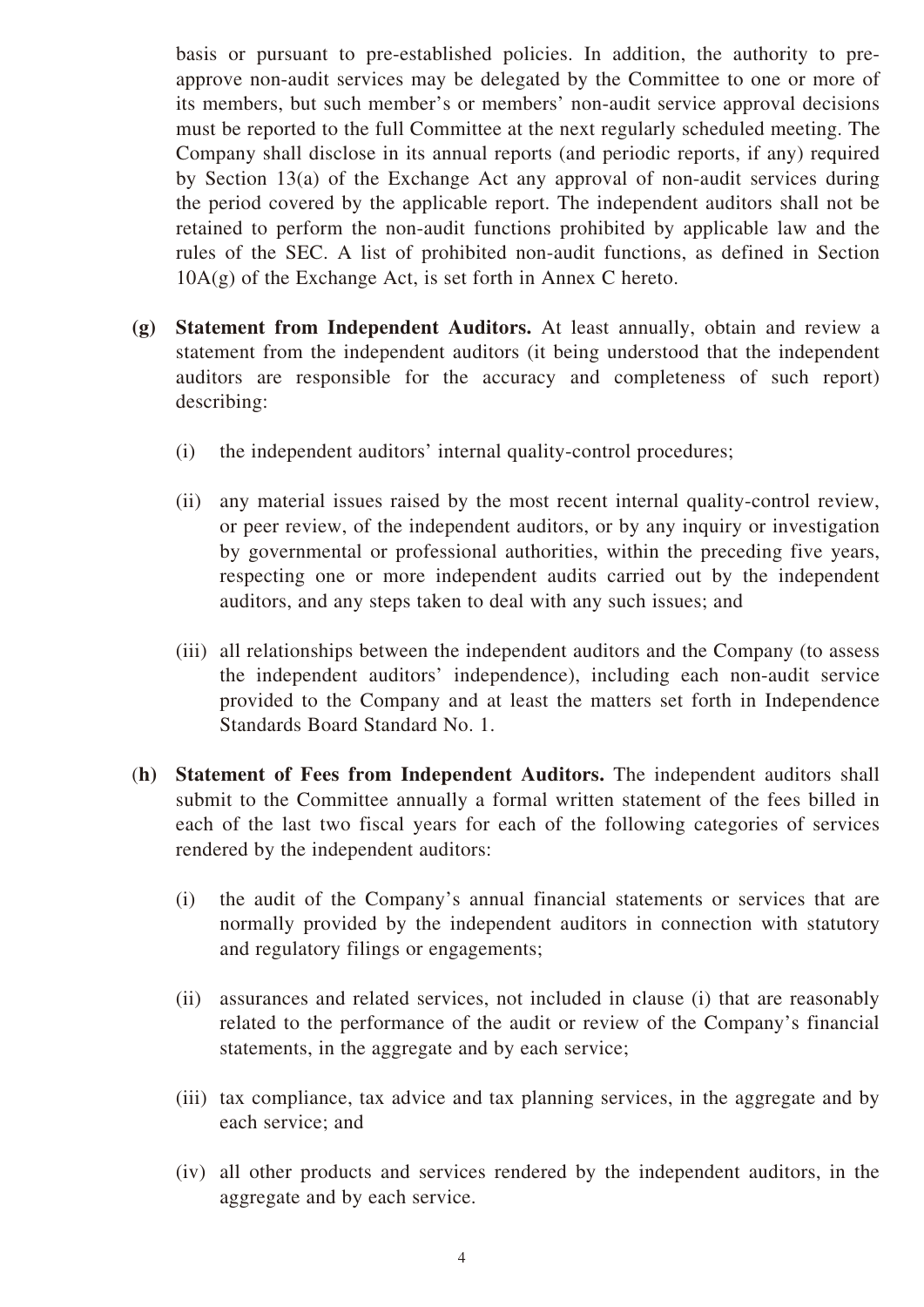- **(i) Hiring Policies.** Set clear hiring policies for employees and former employees of the independent auditors. At a minimum, these policies shall provide that any registered public accounting firm may not provide audit services to the Company if the chief executive officer, chief financial officer, controller, chief accounting officer or any person serving in an equivalent capacity for the Company was employed by the registered public accounting firm and participated in the audit of the Company within one year of the initiation of the current audit.
	- **(i) Review Problems.** Review with the independent auditors any audit problems or difficulties the independent auditors may have encountered in the course of its audit work, and management's responses, including: (i) any restrictions on the scope of activities or access to requested information and (ii) any significant disagreements with management and management's responses to such matters.
	- **(ii) Material Communications.** Discuss with the independent auditors any communications between the audit team and the independent auditors' national office regarding auditing or accounting issues that the engagement presented.
	- **(iii) Accounting Adjustments.** Discuss with the independent auditors any accounting adjustments that were noted or proposed by the independent auditors but were "passed on" (as immaterial or otherwise).
	- **(iv) Internal Audit Function.** Discuss with the independent auditors the responsibilities, budget and staffing of the Company's internal audit function.
	- **(v) Management or Internal Control Letters.** Discuss with the independent auditors any "management" or "internal control" letter issued, or proposed to be issued, by the independent auditor to the Company.
- **(j) Relations with Company.** Act as the key representative body for overseeing the issuer's relations with the external auditor.
- **4. Specific Responsibilities and Duties.** The Board delegates to the Committee the express responsibility and authority to:

#### **4.1 Financial Reporting.**

**(a) Annual Financials.** Review and discuss with management and the independent auditors the Company's annual audited financial statements, (including the Company's disclosures under "Management's Discussion and Analysis of Financial Condition and Results of Operations"), any unusual or non-recurring items, the nature and substance of significant reserves, the adequacy of internal controls and other matters that the Committee deems material, prior to the public release of such information. Obtain from the independent auditors assurance that the audit was conducted in a manner consistent with Section 10A of the Exchange Act. Recommend to the Board whether the annual audited financial statements should be included in the Company's Annual Report on Form 20-F.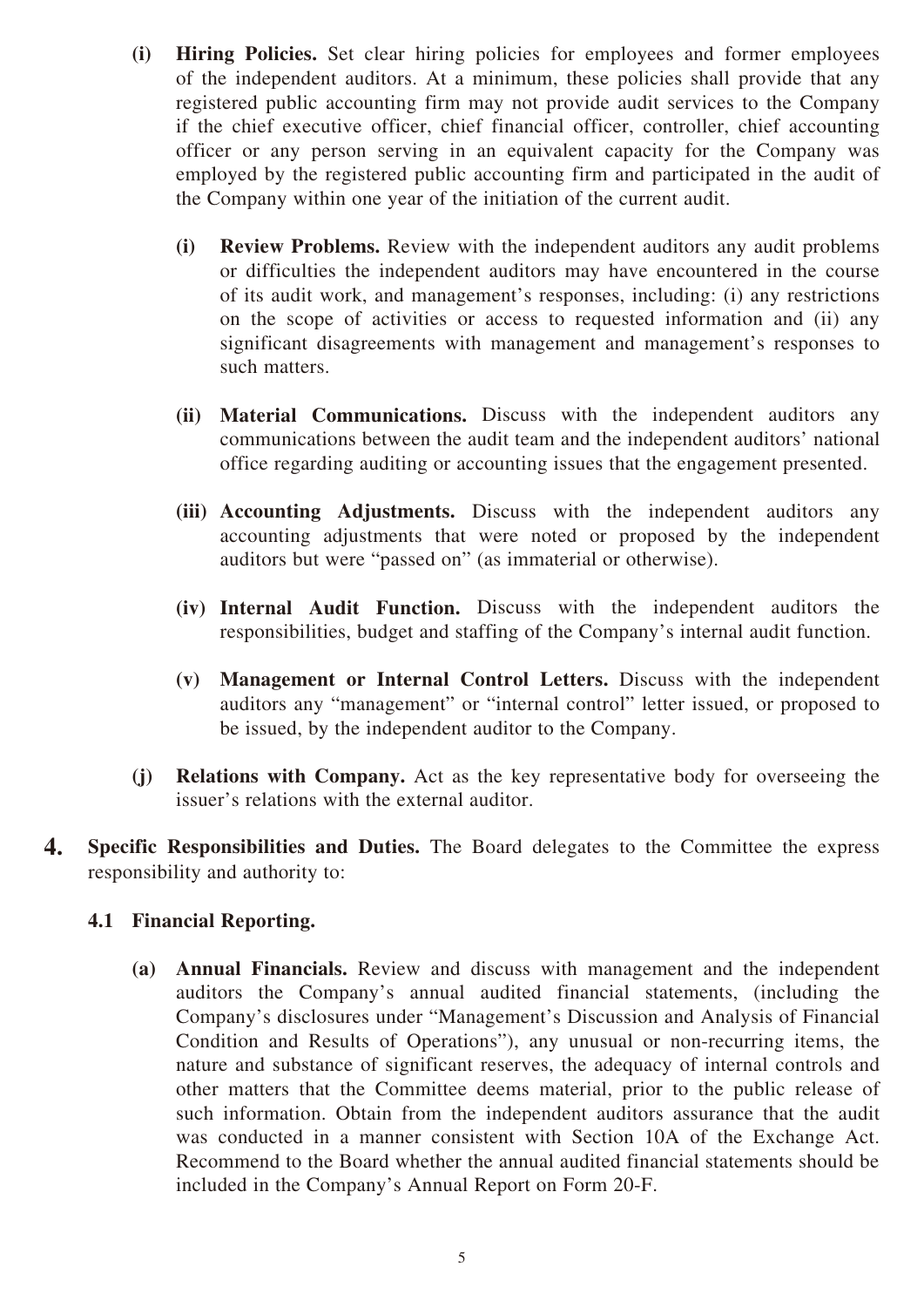- **(b) Interim Financials.** Review and discuss with management and the independent auditors the Company's interim financial statements (including the Company disclosure under "Management's Discussion and Analysis of Financial Condition and Results of Operations"), the results of the independent auditors' reviews of the interim financial statements, and other matters that the Committee deems material prior to the public release of such information.
- **(c) Integrity of financial statements.** To monitor integrity of the issuer's financial statements and annual report and accounts, half-year report and, if prepared for publication, quarterly reports, and to review significant financial reporting judgements contained in them. In reviewing these reports before submission to the board, the committee should focus particularly on:-
	- (i) Any changes in accounting policies and practices;
	- (ii) Major judgmental areas;
	- (iii) Significant adjustments resulting from audit;
	- (iv) The going concern assumptions and any qualifications;
	- (v) Compliance with accounting standards; and
	- (vi) Compliance with the Listing Rules and legal requirements in relation to financial reporting.
- **(d) Reports and accounts.** The committee should consider any significant or unusual items that are, or may need to be, reflected in the report and accounts, it should give due consideration to any matters that have been raised by the issuer's staff responsible for the accounting and financial reporting function, compliance officer or auditors;
- **(e) Accounting Principles.** Review with management and the independent auditors major issues regarding accounting principles and financial statement presentations, including any material changes in the selection or application of the principles followed in prior years and any items required to be communicated by the independent auditors in accordance with AICPA Statement of Auditing Standards ("**SAS**") 114, including any of the following:
	- deficiencies noted in the audit in the design or operation of internal controls;
	- consideration of fraud in a financial statement audit;
	- detection of illegal acts;
	- the independent auditors' responsibility under generally accepted auditing standards;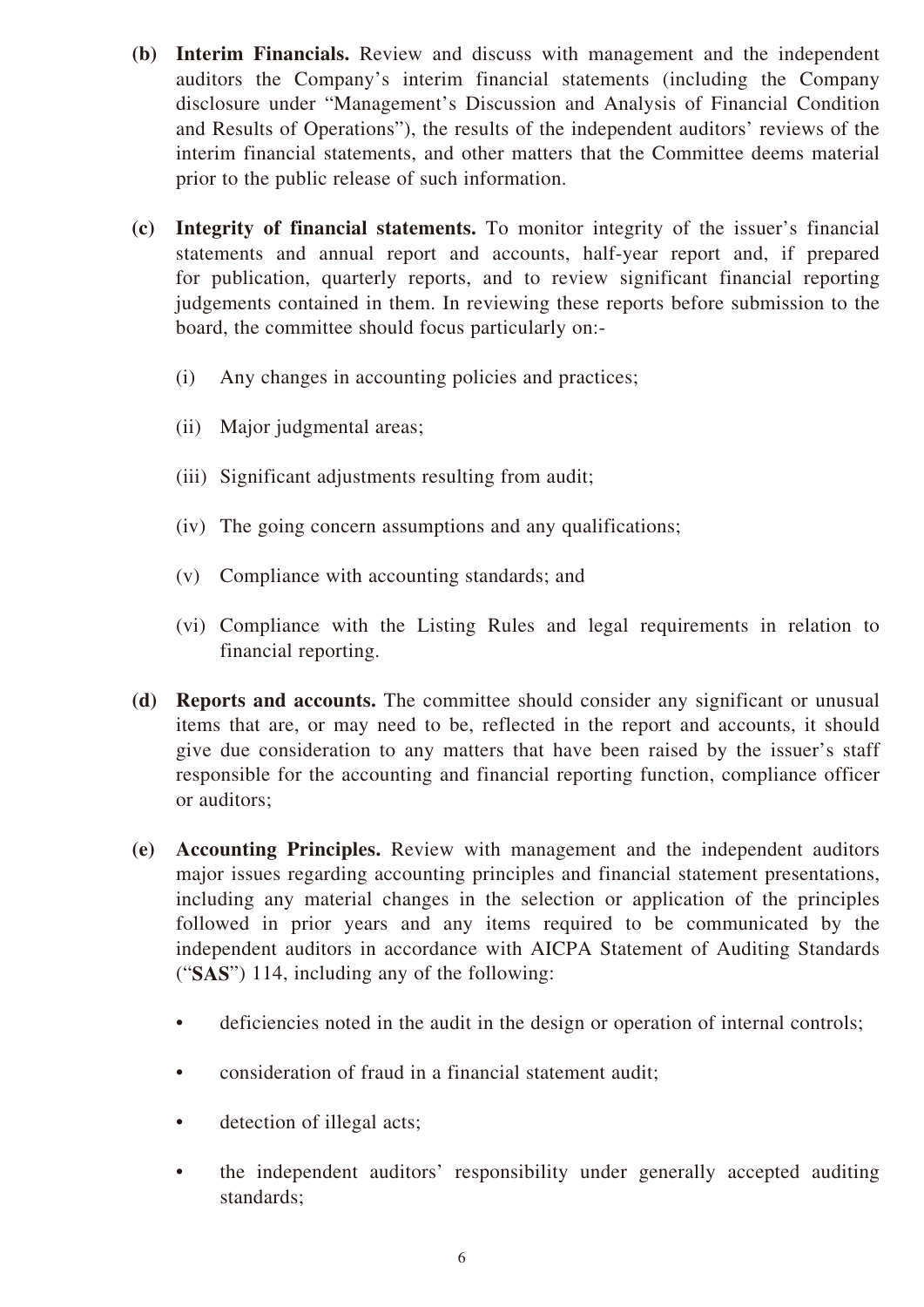- any restriction on audit scope;
- significant accounting policies;
- significant issues discussed with the national office respecting auditing or accounting issues presented by the engagement;
- management judgments and accounting estimates;
- any accounting adjustments arising from the audit that were noted or proposed by the auditors but were passed (as immaterial or otherwise);
- the responsibility of the independent auditors for other information in documents containing audited financial statements;
- disagreements with management;
- consultation by management with other accountants;
- major issues discussed with management prior to retention of the independent auditors;
- difficulties encountered with management in performing the audit;
- the independent auditors' judgments about the quality of the entity's accounting principles;
- reviews of interim financial information conducted by the independent auditors; and
- the responsibilities, budget and staffing of the Company's internal audit function.
- **(f) Judgments.** Review reports prepared by management or by the independent auditors relating to significant financial reporting issues and judgments made in connection with the preparation of the Company's financial statements, including an analysis of the effect of alternative U.S. generally accepted accounting principles ("**GAAP**") methods on the Company's financial statements and a description of any transaction as to which management obtained an SAS 50 letter.
- **(g) Press Releases.** Discuss earnings press releases with management (including the type and presentation of information to be included in earnings press releases), as well as financial information and earnings guidance provided to analysts and rating agencies.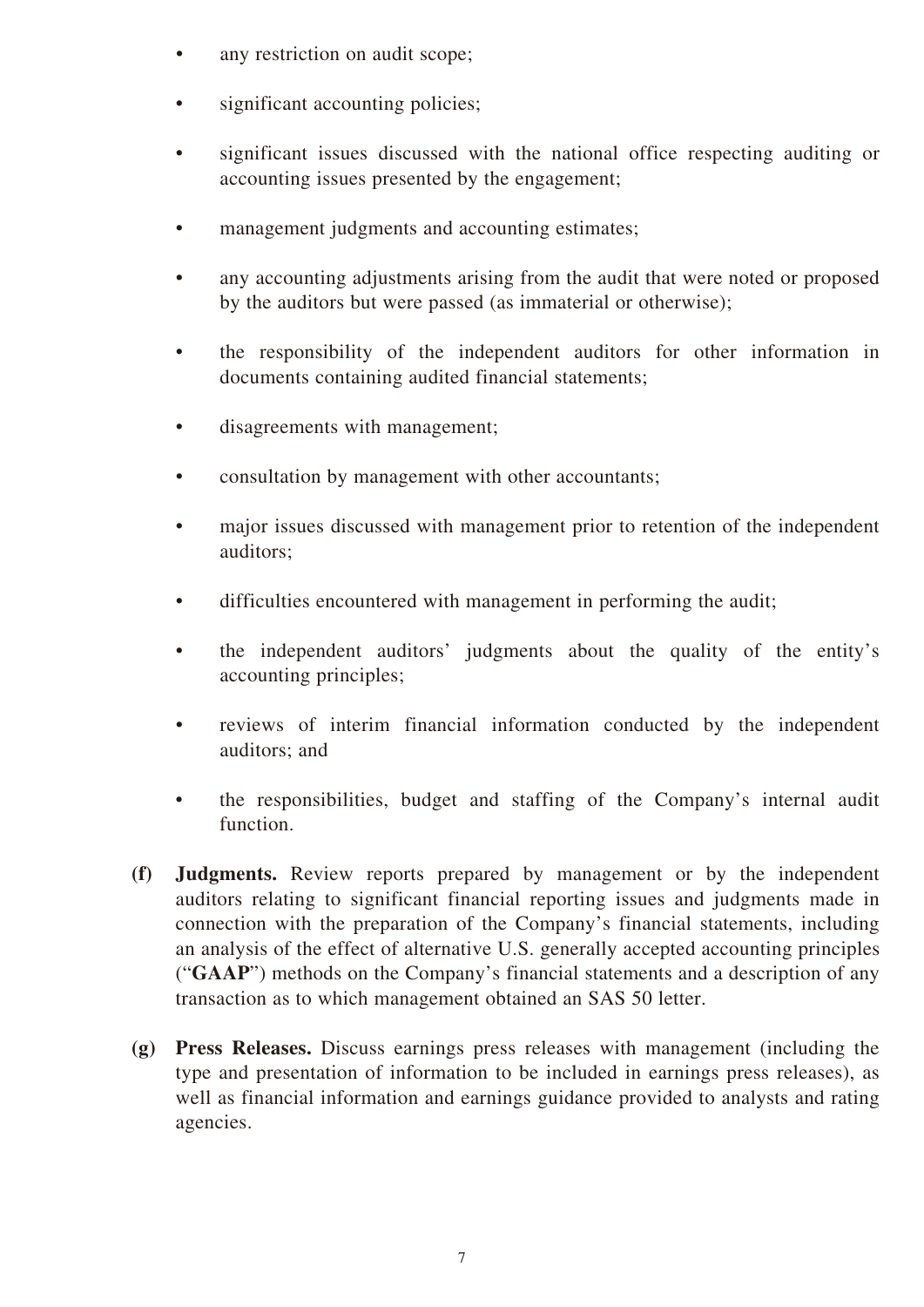**(h) Regulatory Developments.** Review with management and the independent auditors the effect of regulatory and accounting initiatives, as well as off-balance sheet structures on the Company's financial statements.

#### **4.2 Internal Audit and Risk Management.**

- **(a) Internal Audit and Controls.** Review and approve the internal audit charter, which sets forth the authority and responsibility of the internal audit function. Review and monitor the budget, qualifications, activities, effectiveness and organizational structure of the internal audit function, the performance, appointment and replacement of the lead internal auditor, and summaries of material internal audit reports and management's responses. Review major issues as to the adequacy of the Company's internal controls and any special audit steps adopted in light of control deficiencies. Meet periodically with the internal auditor to discuss the responsibilities, budget and staffing of the internal audit function and any issues that the internal auditor believes warrant the Committee's attention. Discuss with the internal auditor any significant reports to management prepared by the internal auditor and any responses from management. Perform an annual assessment of the internal audit function. Ensure co-ordination between the internal and external auditors, and to ensure that the internal audit function is adequately resourced and has appropriate standing within the Company. **Risk Assessment and Risk Management**. Discuss policies with respect to risk assessment and risk management periodically with the internal auditors and independent auditors, and the Company's plans or processes to monitor, control and minimize such risks and exposures. Discuss the risk management and internal control systems with management to ensure that management has performed its duty to have effective systems. This discussion should include the adequacy of resources, staff qualifications and experience, training programmes and budget of the issuer's accounting and financial reporting function.
- **(b) Investigation findings.** To consider major investigation findings on risk management and internal control matters as delegated by the board or on its own initiative and management's response to these findings;

#### **4.3 Financial Reporting Processes; CEO and CFO Certifications.**

**(a) Internal and External Controls.** In consultation with the independent auditors, the Company's internal auditors and the Company's financial and accounting personnel, review the integrity, adequacy and effectiveness of the Company's financial reporting processes, accounting and financial controls, both internal and external, and elicit any recommendations for the improvement of such internal control procedures or particular areas where new or more detailed controls or procedures are desirable. And unless expressly addressed by a separate board risk committee, or by the board itself, to review the issuer's risk management and internal control systems. Ensure that the Company's independent auditors have sufficient access to and time to review such internal control procedures so that the Company may obtain from the independent auditors the Attestation of the Company's Independent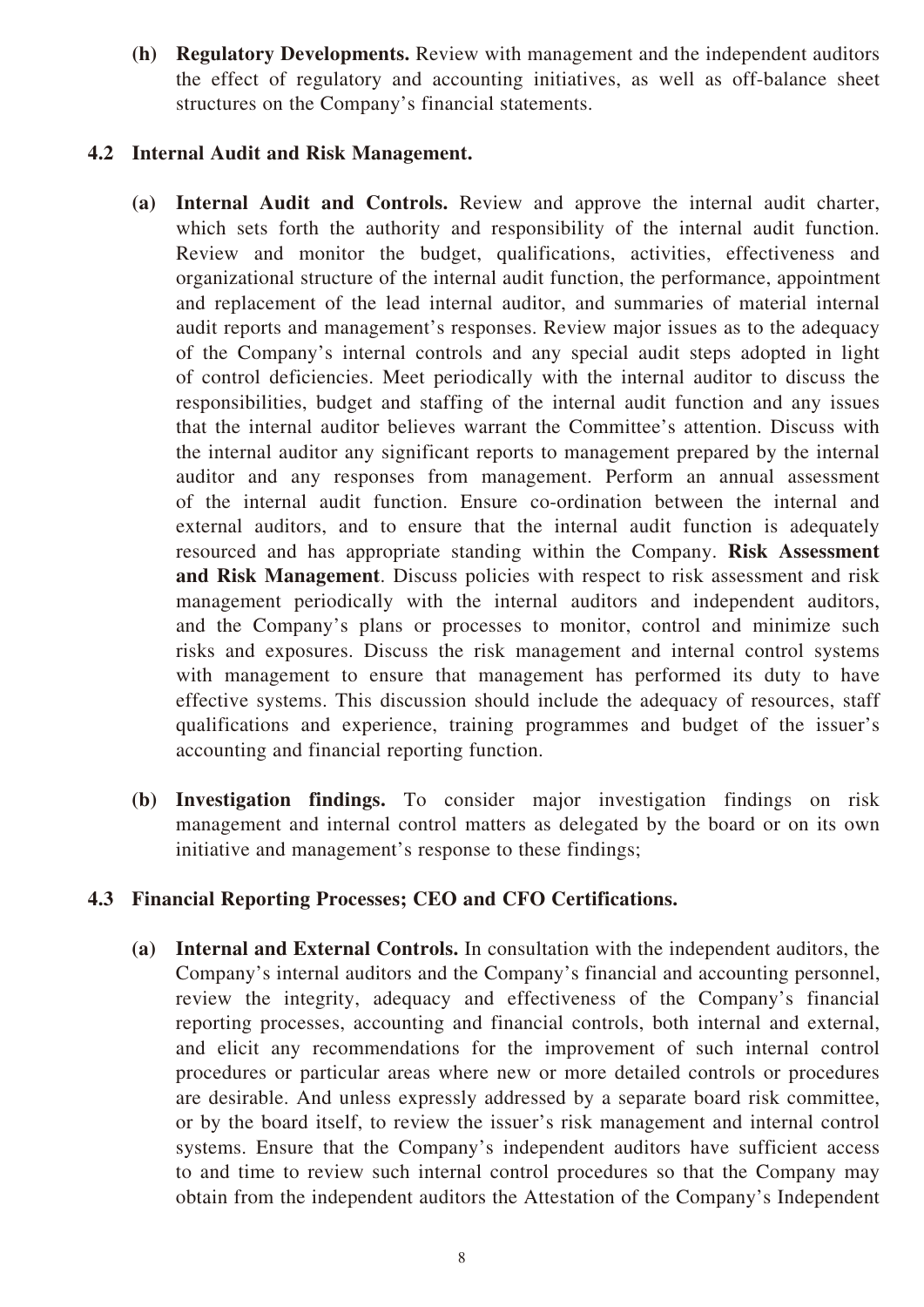Auditor as to the Company's internal controls and procedures in connection with the filing of the Company's Annual Report on Form 20-F and otherwise in accordance with Item 15(c) of Form 20-F.

- **(b) Consider Changes.** Review major issues as to the adequacy of the Company's internal controls and any special audit steps adopted in light of material control deficiencies.
- **(c) Reporting Systems.** Establish regular and separate systems of reporting to the Committee by each of (i) management, (ii) the independent auditors and (iii) the internal auditors regarding any significant judgments made in management's preparation of the financial statements and the view of each as to appropriateness of such judgments.
- **(d) Reports from Independent Auditors.** Discuss with and obtain from the independent auditors in connection with any audit, prior to filing the Company's audit report with the SEC, a report relating to the Company's annual audited financial statements including:
	- (i) a description of all critical accounting policies and practices to be used by the Company;
	- (ii) analyses prepared by management and/or the independent auditors setting forth significant financial reporting issues and judgments made in connection with the preparation of the financial statements, including all alternative treatments of financial information within GAAP that have been discussed with management, ramifications of the use of such alternative disclosures and treatments, and the treatment preferred by the independent auditors;
	- (iii) major issues regarding accounting principles and financial statement presentations, including any significant changes in the Company's selection or application of accounting principles;
	- (iv) major issues as to the adequacy of the Company's internal controls and any specific audit steps adopted in light of material control deficiencies; and
	- (v) all other material written communications between the independent auditors and management, including any management letter or schedule of unadjusted differences.
- **(e) Independent auditor's management letter.** Review the external auditor's management letter, any material queries raised by the auditor to management about accounting records, financial accounts or systems of control and management's response. Ensure that the board will provide a timely response to the issues raised in the external auditor's management letter.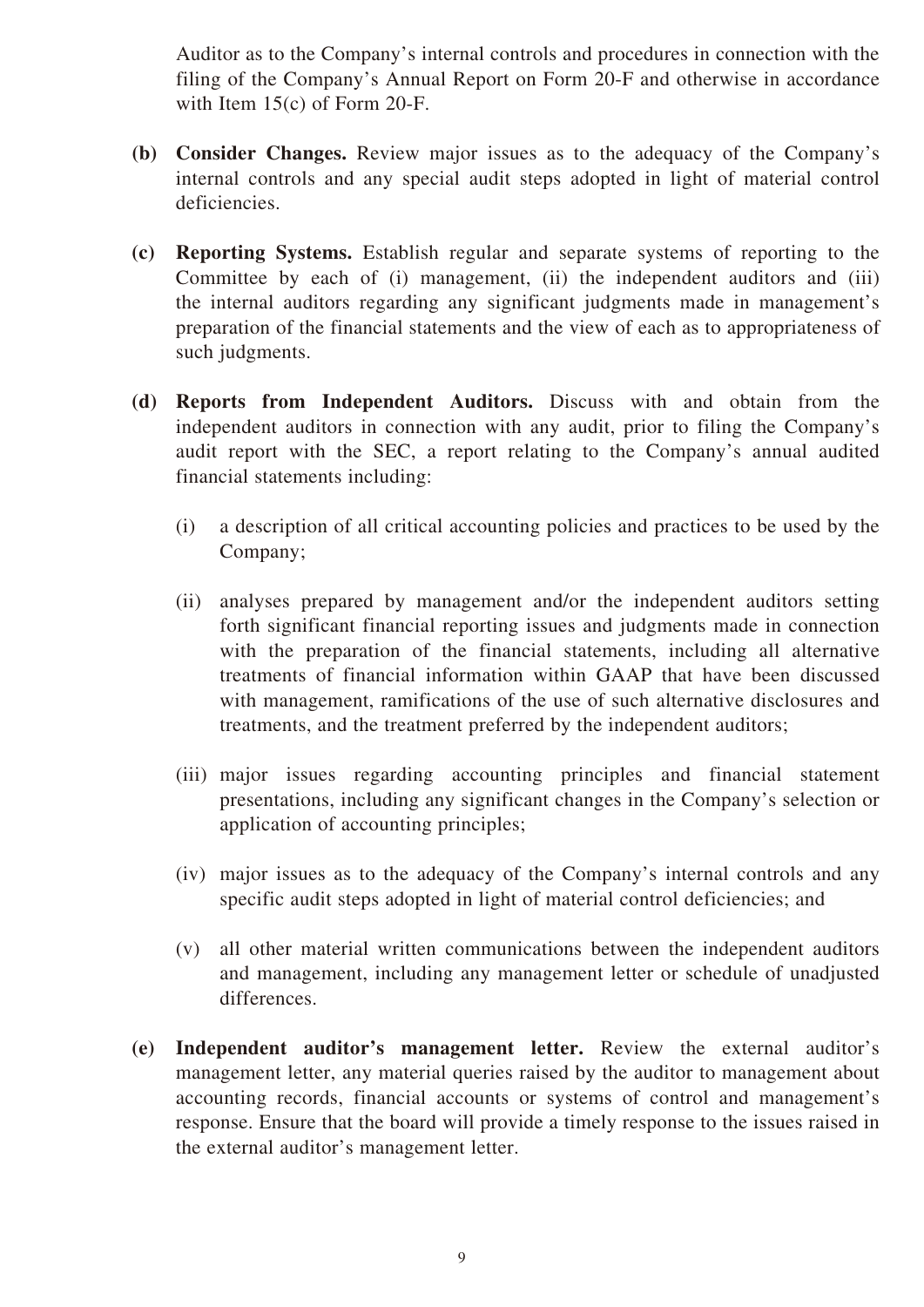**(f) CEO and CFO Certifications.** Discuss with the Chief Executive Officer and the Chief Financial Officer the processes involved in and any material required as a result of the Form 20-F certification process concerning deficiencies in design or operation of internal controls or any fraud involving management or employees with a significant role in the Company's internal controls.

#### **4.4 Legal and Regulatory Compliance.**

- **(a) Non-GAAP Information.** The Committee shall discuss with Company management and the independent auditor the Company's earnings press releases (with particular focus on any "pro forma" or "adjusted" non-GAAP information) and any financial information and earnings guidance provided to analysts and rating agencies. The Committee's discussion in this regard may be general in nature (i.e., discussion of the type of information to be disclosed and the type of presentations to be made) and need not take place in advance of each earnings release or each instance in which the Company may provide earnings guidance.
- **(b) Related Party Transactions.** Conduct an appropriate review of all proposed related-party transactions (which term refers to transactions that would be required to be disclosed pursuant to Item 7B of Form 20-F as described in Annex D hereto), including proposed amendments to existing related party transactions. Management of the Company shall not cause the Company to enter into any new related party transaction unless such transaction is approved by the Committee or relates to transactions previously adopted by the Board and approved by the Committee.
- **(c) Reports from Others.** Obtain such reports from management, auditors, the general counsel, tax advisors or any regulatory agency as the Committee deems necessary regarding regulatory compliance, transactions with affiliates, and other legal matters that may have a material effect on the Company's financial statements and the consideration of those matters in preparing the financial statements. Discuss with the Company's outside counsel any legal matters brought to the Committee's attention that could reasonably be expected to have a material impact on the Company's financial statements. Request assurances from management, the internal auditor manager and the independent auditor that the Company's foreign subsidiaries and foreign affiliated entities, if any, are in conformity with applicable legal requirements, including disclosure of affiliated party transactions.
- **(d) Complaints.** Establish procedures for the receipt, retention and treatment of complaints received by the Company from Company employees regarding accounting, internal accounting controls, or auditing matters, and the confidential, anonymous submission by Company employees of concerns regarding questionable accounting, auditing and other matters. Review arrangements employees of the issuer can use, in confidence, to raise concerns about possible improprieties in financial reporting, internal control or other matters. The audit committee should ensure that proper arrangements are in place for fair and independent investigation of these matters and for appropriate follow-up action.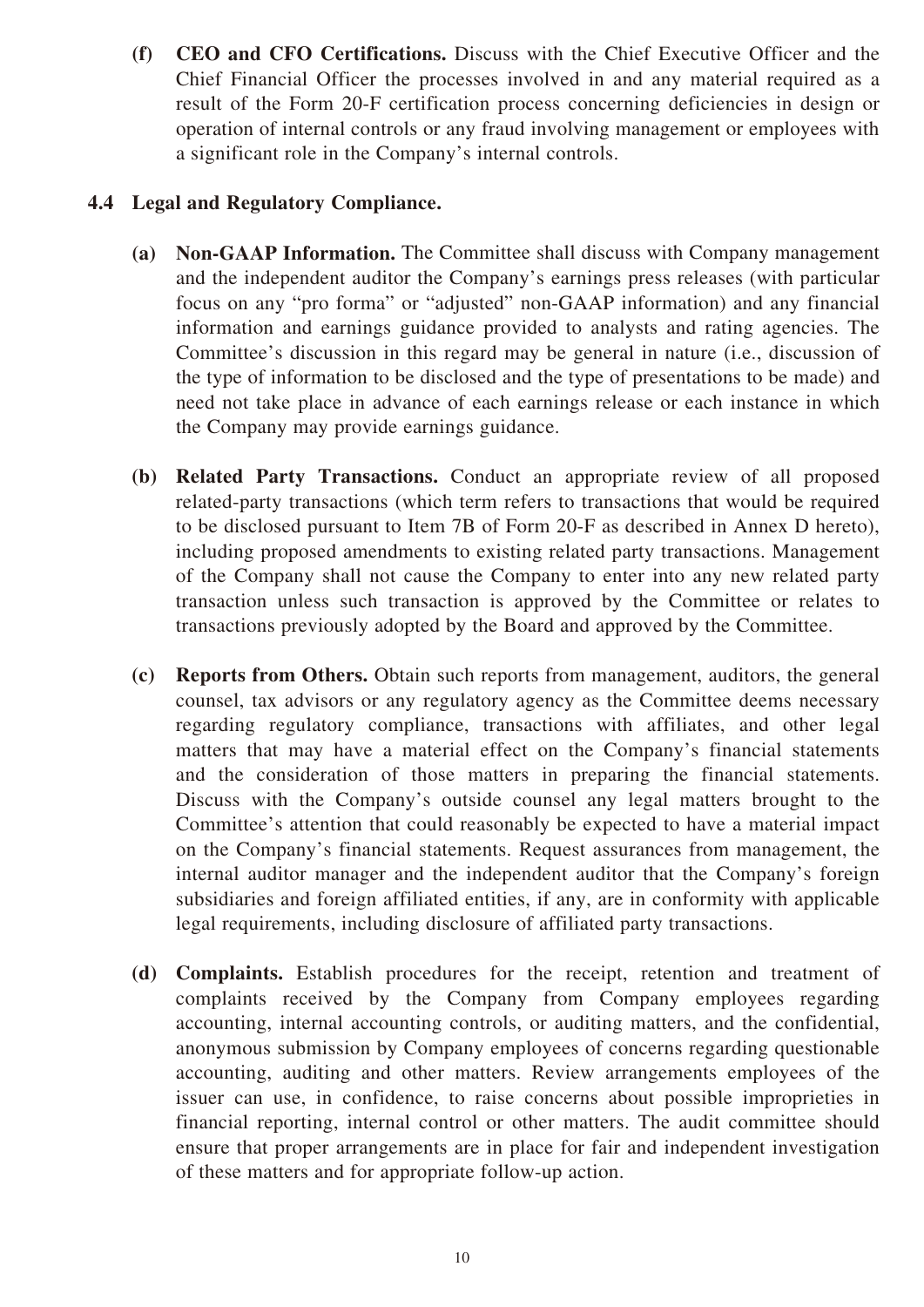- **(e) Others.** Investigate any matter brought to the attention of the Committee that is considered appropriate and is within the scope of its responsibilities, including any matters required by the rules of the SEC to be reported to the Committee by management.
- **4.5 Annual Evaluation of Audit Committee Charter.** Review and reassess the adequacy of this Audit Committee Charter and the performance of the Committee at least annually and recommend any proposed changes to the Board, as appropriate, and publish this Audit Committee Charter as required by applicable law.

### **5. Reports to Board, Meetings and Minutes.**

- **5.1 Reports and Recommendations.** Regularly report to the Board on the Committee's activities, and its conclusions with respect to the independent auditors, and make appropriate recommendations to the Board. Report to the Board on the matters in this code provision, and to consider other topics, as defined by the Board. The Committee shall report back to the Board on their decisions or recommendations, unless there are legal or regulatory restrictions on their ability to do so (such as a restriction on disclosure due to regulatory requirements). The corporate governance report (the "**CG Report**") prepared with reference to Appendix 14 of the Listing Rules must include a summary of the work of the Committee, with regards to its Charter, for the accounting period covered by both the half-yearly and annual report and disclose any significant subsequent events for the period up to the date of publication of the half-yearly and annual report, to the extent possible.
- **5.2 Executive Sessions.** Members of the Committee should liaise with the board and senior management and the committee must meet, at least twice a year, with the Company's auditors. The Committee shall meet periodically (with such frequency as it determines) with each of the independent auditors, internal auditors (or other personnel responsible for the Company's internal audit function) and management in separate executive sessions to discuss any matters that the Committee or these groups believe should be discussed privately.
- **5.3 Other Meetings.** Other meetings will be with such frequency, and at such times, as the Chairperson, or a majority of the Committee, determines, but the Committee shall meet at least quarterly. Special meetings of the Committee may be called by the Chairperson and will be called promptly upon the request of any two Committee members. The agenda of each meeting will be prepared by the Chairperson and circulated, if practicable, to each member prior to the meeting date. Unless the Committee or the Board adopts other procedures, the provisions of the Company's Memorandum and Articles of Association, as amended and restated from time to time, applicable to meetings of Board committees will govern meetings of the Committee.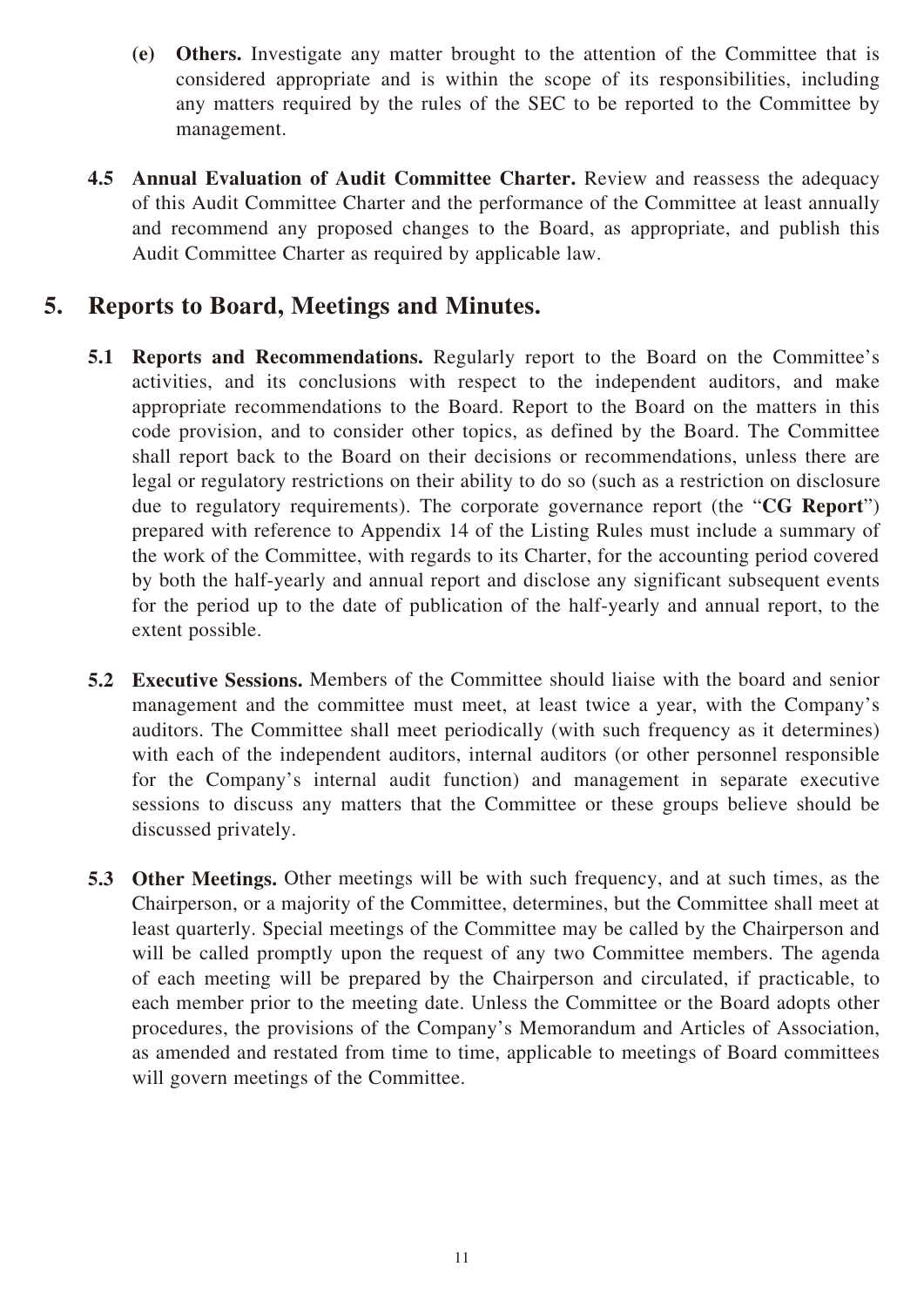- **5.4 Minutes.** Full minutes of audit committee meetings should be kept by a duly appointed secretary of the meeting (who should normally be the company secretary). Draft and final versions of minutes of the meetings should be sent to all committee members for their comment and records, within a reasonable time after the meeting. The Committee shall ensure that minutes of each meeting are approved at the next meeting. Minutes of meetings of the Committee and the record of individual attendance at such meetings shall be prepared by the Secretary which shall be sent to all members of the Board within a reasonable time after the conclusion of any meeting of the Committee for their comment and records. For the purposes of recording attendance only, the attendance of an alternate of members of the Committee will not be counted as attendance by the relevant member of the Committee himself or herself. The minutes of meetings shall record details of the matters considered and decisions reached, including any concerns raised by directors or dissenting views expressed.
- **6. Resources and Authority.** The Committee shall have the resources and authority appropriate to discharge its duties and responsibilities, including the authority to select, retain, terminate and approve the fees and other retention terms of special or independent counsel, auditors or other experts and advisors, as it deems necessary or appropriate, without seeking approval of the Board or management.

The Company shall provide for appropriate funding, as determined solely in the Committee's discretion, for payment of compensation to any such persons employed by the Committee and for ordinary administrative expenses of the Committee that are necessary or appropriate in carrying out its duties.

**7. Rules and Procedures.** Except as expressly set forth in this Audit Committee Charter or the Company's Memorandum and Articles of Association, as amended and restated from time to time, or the Corporate Governance Guidelines, or as otherwise provided by law or the rules of the New York Stock Exchange, the Committee shall establish its own rules and procedures.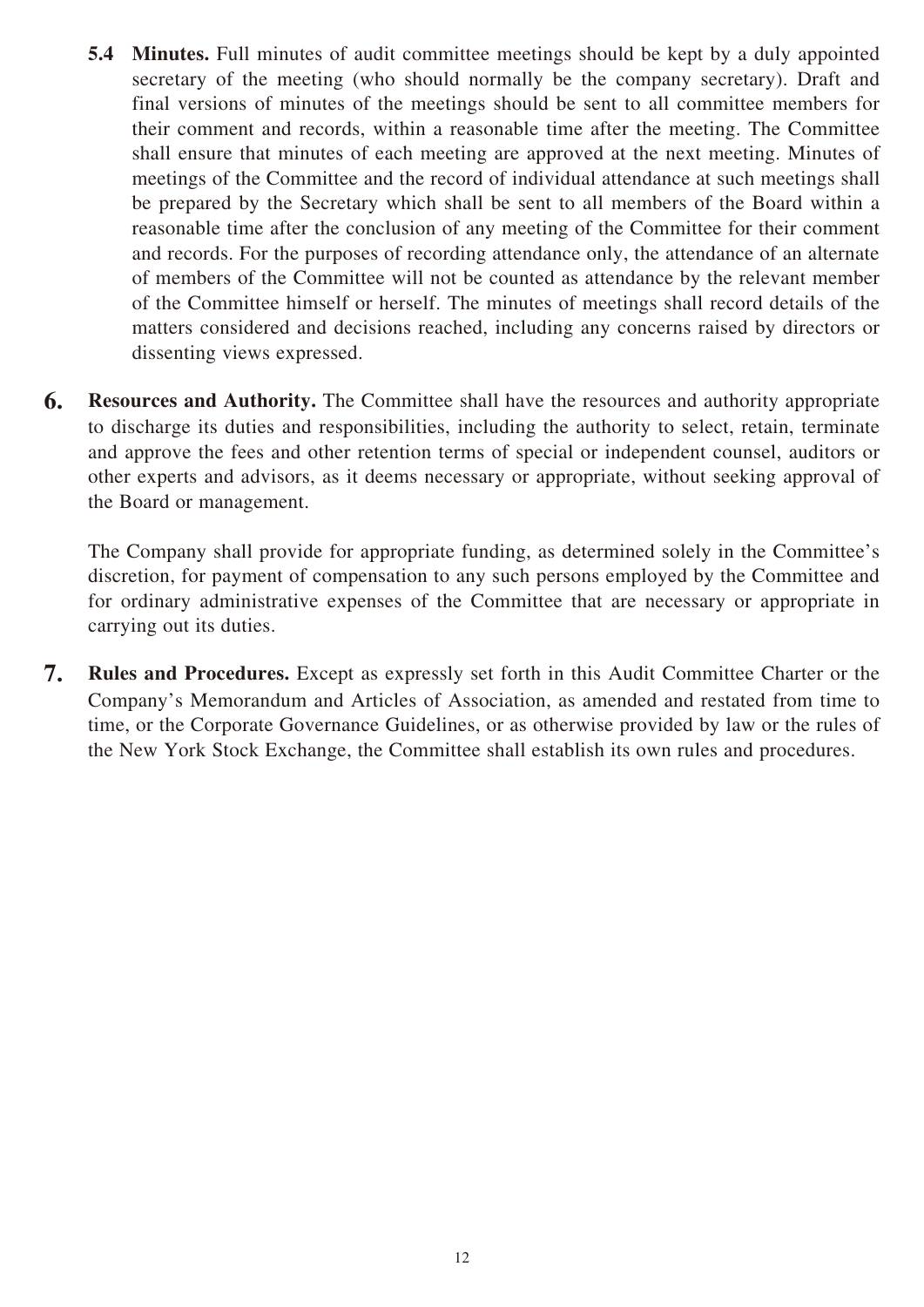### **Annex A**

#### **New York Stock Exchange Listed Company Manual Section 303A.07 — Audit Committee Additional Requirements**

(a) The audit committee must have a minimum of three members.

*Commentary: Each member of the audit committee must be financially literate, as such qualification is interpreted by the listed company's board in its business judgment, or must become financially literate within a reasonable period of time after his or her appointment to the audit committee. In addition, at least one member of the audit committee must have accounting or related financial management expertise, as the listed company's board interprets such qualification in its business judgment. While the Exchange does not require that a listed company's audit committee include a person who satisfies the definition of audit committee financial expert set out in Item 401(h) of Regulation S-K, a board may presume that such a person has accounting or related financial management expertise.*

(b) In addition to any requirement of Rule 10A-3(b)(1), all audit committee members must satisfy the requirements for independence set out in Section 303A.02.

#### **New York Stock Exchange Listed Company Manual Section 303A.00 — Audit Committee Requirements for Foreign Private Issuers**

Listed companies that are foreign private issuers (as such term is defined in Rule 3b-4 under the Exchange Act) are permitted to follow home country practice in lieu of the provisions of this Section 303A, except that such companies are required to comply with the requirements of Sections 303A.06, 303A.11 and 303A.12(b) and (c).

#### **New York Stock Exchange Listed Company Manual Section 303A.02 — Independence Test**

- (a) No director qualifies as "independent" unless the board of directors affirmatively determines that the director has no material relationship with the listed company (either directly or as a partner, shareholder or officer of an organization that has a relationship with the company). Companies must identify which directors are independent and disclose the basis for that determination.
- (b) In addition, a director is not independent if:
	- (i) The director is, or has been within the last three years, an employee of the listed company, or an immediate family member is, or has been within the last three years, an executive officer, of the listed company.
	- (ii) The director has received, or has an immediate family member who has received, during any twelve-month period within the last three years, more than \$120,000 in direct compensation from the listed company, other than director and committee fees and pension or other forms of deferred compensation for prior service (provided such compensation is not contingent in any way on continued service).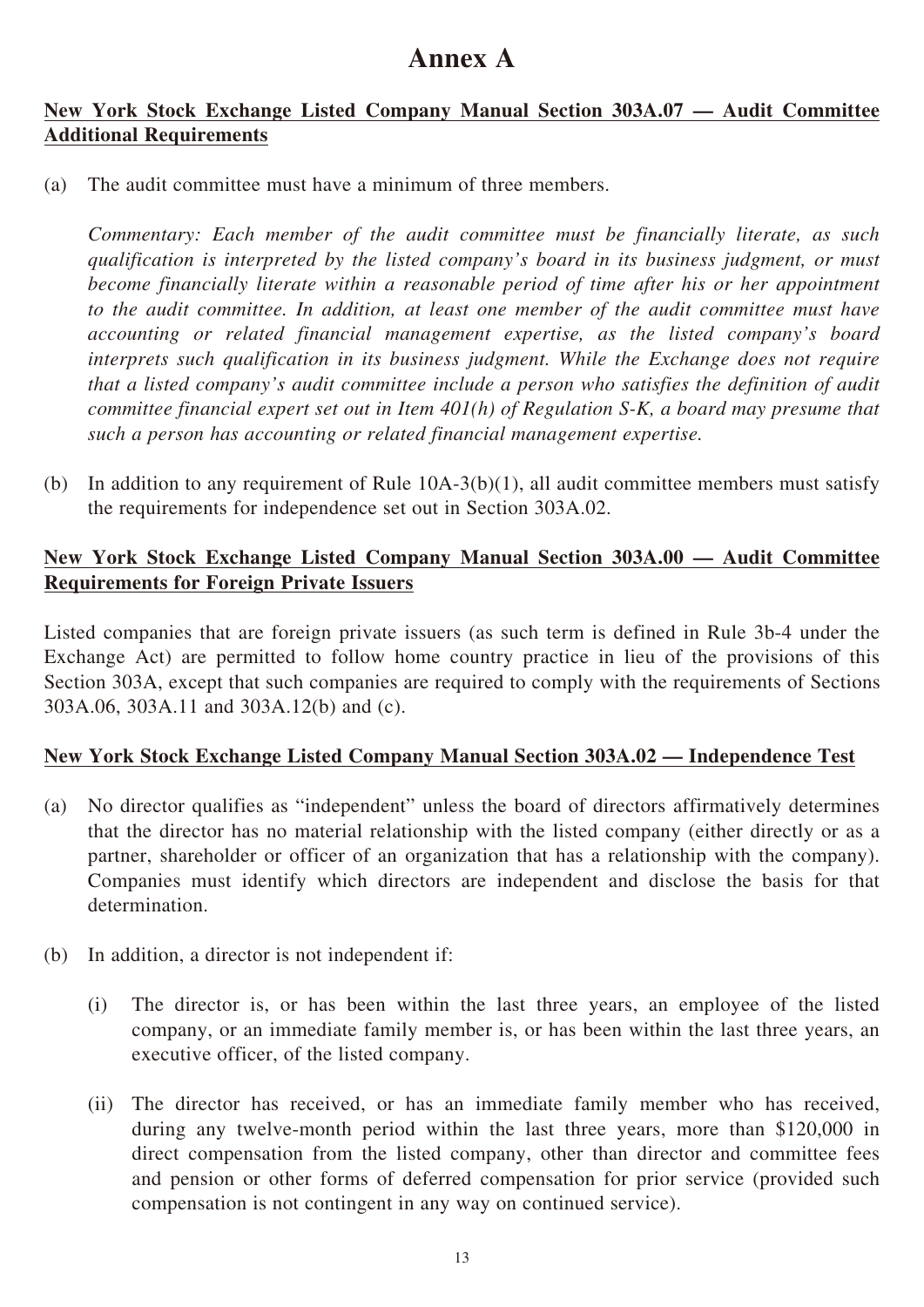- (iii) (A) The director is a current partner or employee of a firm that is the company's internal or external auditor; (B) the director has an immediate family member who is a current partner of such a firm; (C) the director has an immediate family member who is a current employee of such a firm and personally works on the listed company's audit; or (D) the director or an immediate family member was within the last three years a partner or employee of such a firm and personally worked on the listed company's audit within that time.
- (iv) The director or an immediate family member is, or has been within the last three years, employed as an executive officer of another company where any of the listed company's present executive officers at the same time serves or served on that company's compensation committee.
- (v) The director is a current employee, or an immediate family member is a current executive officer, of a company that has made payments to, or received payments from, the listed company for property or services in an amount which, in any of the last three fiscal years, exceeds the greater of \$1 million, or 2% of such other company's consolidated gross revenues.

#### **Rule 10A-3(b)(1) of the Exchange Act — Listing Standards Relating to Audit Committee — Independence Criteria**

#### *Independence.*

- i. Each member of the audit committee must be a member of the board of directors of the listed issuer, and must otherwise be independent.
- ii. In order to be considered to be independent for purposes of Rule 10A-3(b)(1), a member of an audit committee of a listed issuer that is not an investment company may not, other than in his or her capacity as a member of the audit committee, the board of directors, or any other board committee:
	- A. Accept directly or indirectly any consulting, advisory, or other compensatory fee from the issuer or any subsidiary thereof, provided that, unless the rules of the national securities exchange or national securities association provide otherwise, compensatory fees do not include the receipt of fixed amounts of compensation under a retirement plan (including deferred compensation) for prior service with the listed issuer (provided that such compensation is not contingent in any way on continued service); or
	- B. Be an affiliated person of the issuer or any subsidiary thereof.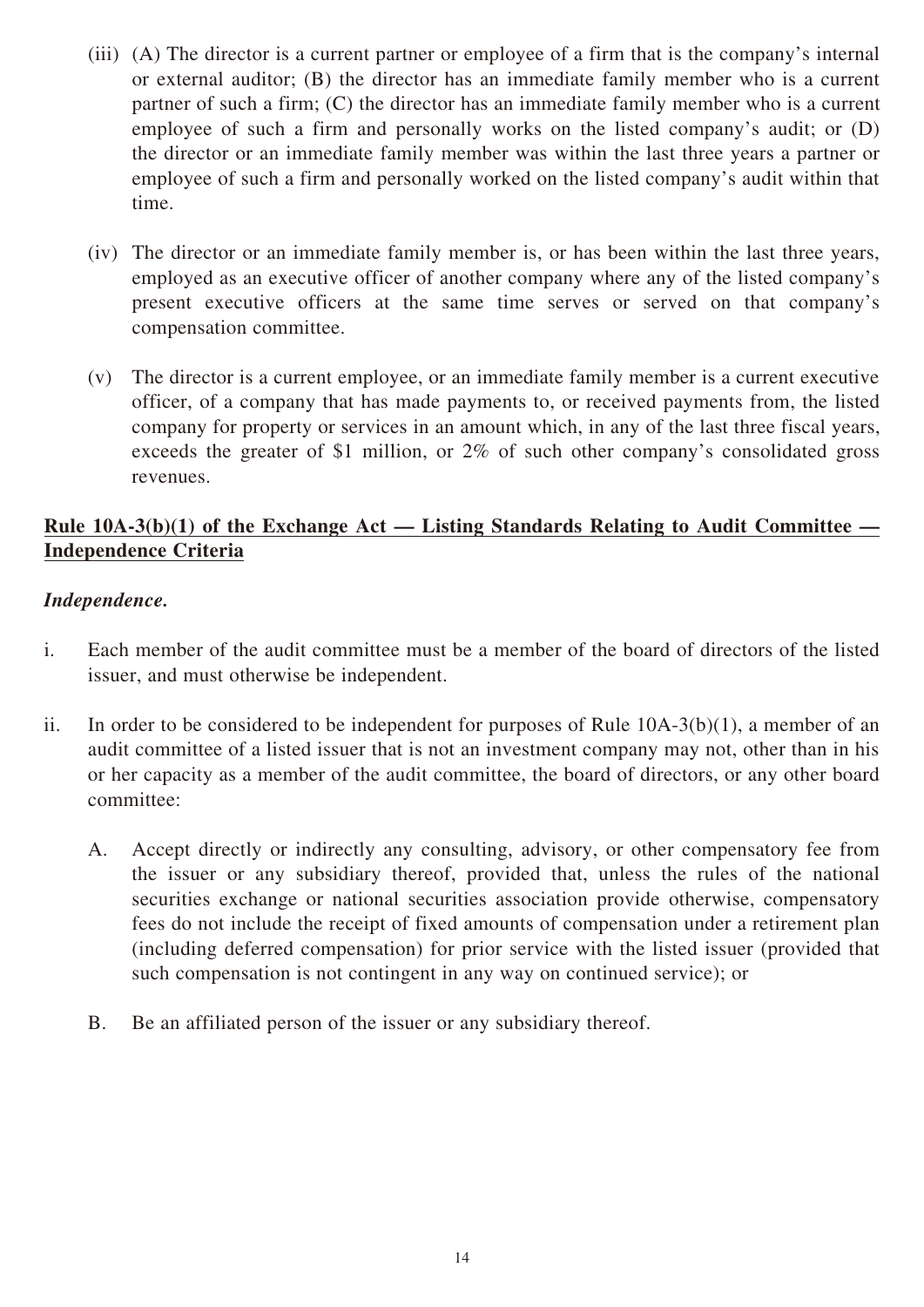- iii. Exemptions from the independence requirements.
	- A. For an issuer listing securities pursuant to a registration statement under section 12 of the Act, or for an issuer that has a registration statement under the Securities Act of 1933 covering an initial public offering of securities to be listed by the issuer, where in each case the listed issuer was not, immediately prior to the effective date of such registration statement, required to file reports with the Commission pursuant to section 13(a) or 15(d) of the Act:
		- 1. All but one of the members of the listed issuer's audit committee may be exempt from the independence requirements of paragraph  $(b)(1)(ii)$  of this section for 90 days from the date of effectiveness of such registration statement; and
		- 2. A minority of the members of the listed issuer's audit committee may be exempt from the independence requirements of paragraph  $(b)(1)(ii)$  of this section for one year from the date of effectiveness of such registration statement.
	- B. An audit committee member that sits on the board of directors of a listed issuer and an affiliate of the listed issuer is exempt from the requirements of paragraph (ii)(B) above if the member, except for being a director on each such board of directors, otherwise meets the independence requirements of paragraph  $(b)(1)(ii)$  of this section for each such entity, including the receipt of only ordinary-course compensation for serving as a member of the board of directors, audit committee or any other board committee of each such entity.
	- C. An employee of a foreign private issuer who is not an executive officer of the foreign private issuer is exempt from the requirements of paragraph (ii) above if the employee is elected or named to the board of directors or audit committee of the foreign private issuer pursuant to the issuer's governing law or documents, an employee collective bargaining or similar agreement or other home country legal or listing requirements.
	- D. An audit committee member of a foreign private issuer may be exempt from the requirements of paragraph  $(ii)(B)$  above if that member meets the following requirements:
		- 1. The member is an affiliate of the foreign private issuer or a representative of such an affiliate;
		- 2. The member has only observer status on, and is not a voting member or the chair of, the audit committee; and
		- 3. Neither the member nor the affiliate is an executive officer of the foreign private issuer.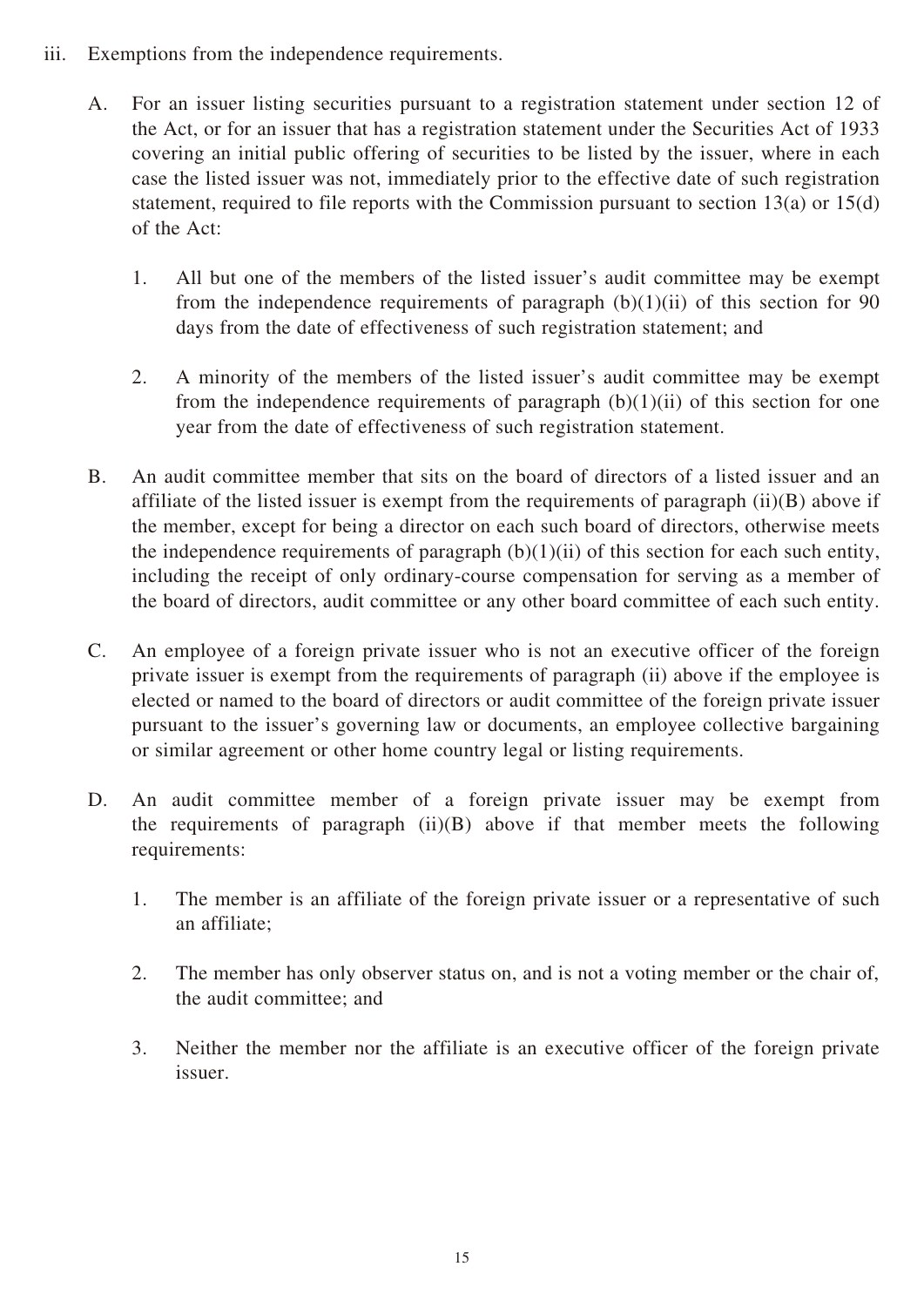- E. An audit committee member of a foreign private issuer may be exempt from the requirements of paragraph  $(ii)(B)$  above if that member meets the following requirements:
	- 1. The member is a representative or designee of a foreign government or foreign governmental entity that is an affiliate of the foreign private issuer; and
	- 2. The member is not an executive officer of the foreign private issuer.

The term *indirect* acceptance by a member of an audit committee of any consulting, advisory or other compensatory fee includes acceptance of such a fee by a spouse, a minor child or stepchild or a child or stepchild sharing a home with the member or by an entity in which such member is a partner, member, an officer such as a managing director occupying a comparable position or executive officer, or occupies a similar position (except limited partners, nonmanaging members and those occupying similar positions who, in each case, have no active role in providing services to the entity) and which provides accounting, consulting, legal, investment banking or financial advisory services to the issuer or any subsidiary of the issuer.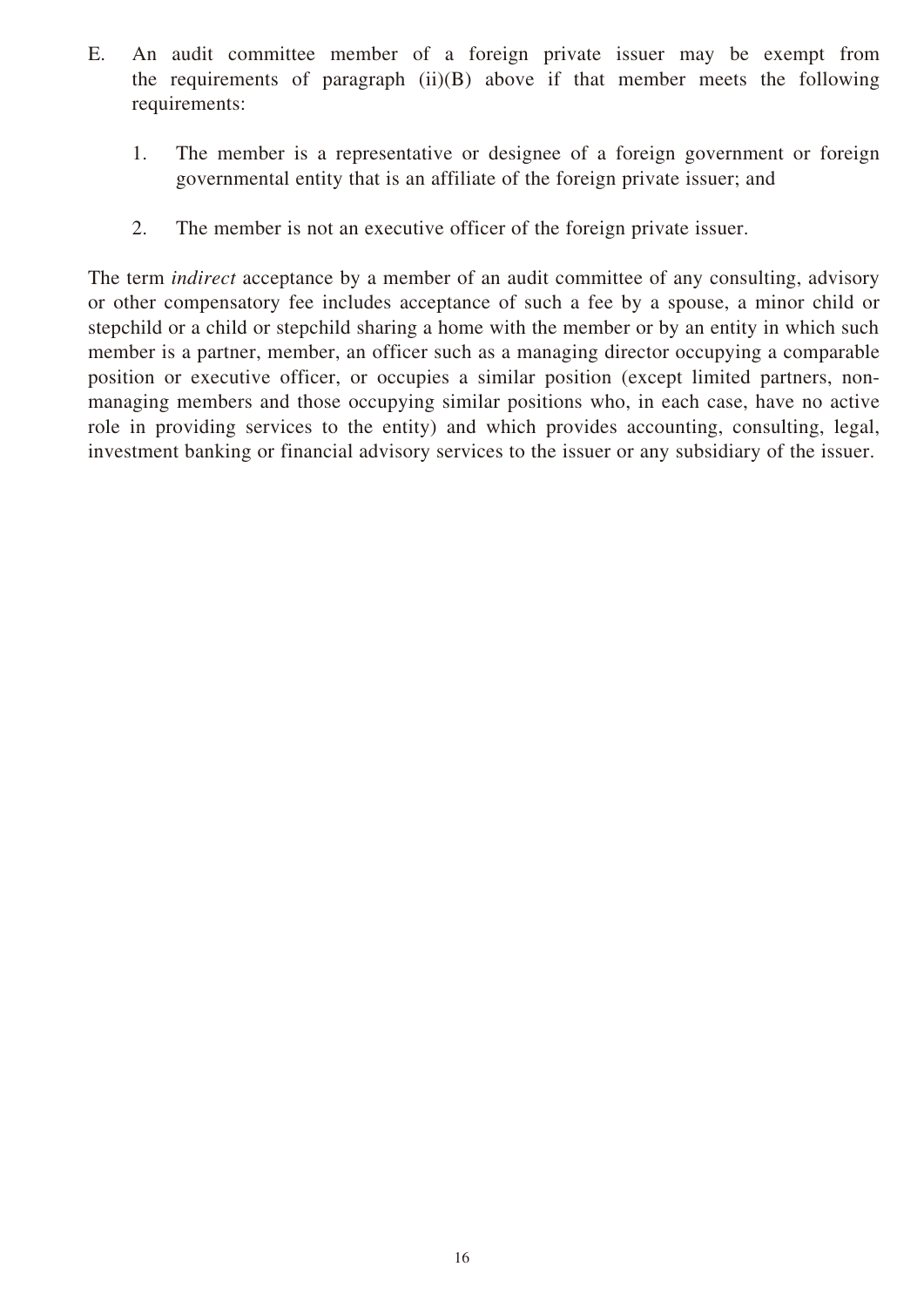## **Annex B**

#### **Definition of "Audit Committee Financial Expert"**

Under Item 16A of Form 20-F, an "audit committee financial expert" should be as a person who has the following attributes:

- an understanding of generally accepted accounting principles and financial statements;
- the ability to assess the general application of such principles in connection with the accounting for estimates, accruals and reserves;
- experience preparing, auditing, analyzing or evaluating financial statements that present a breadth and level of complexity of accounting issues that are generally comparable to the breadth and complexity of issues that can reasonably be expected to be raised by the Company's financial statements, or experience actively supervising one or more persons engaged in such activities;
- an understanding of internal control over financial reporting; and
- an understanding of audit committee functions.

Under Item 16A of Form 20-F, an "audit committee financial expert" may acquire the attributes required above through:

- education and experience as a principal financial officer, principal accounting officer, controller, public accountant or auditor or experience in one or more positions that involve the performance of similar functions;
- experience actively supervising a principal financial officer, principal accounting officer, controller, public accountant, auditor or person performing similar functions;
- experience overseeing or assessing the performance of companies or public accountants with respect to the preparation, auditing or evaluation of financial statements; or
- other relevant experience.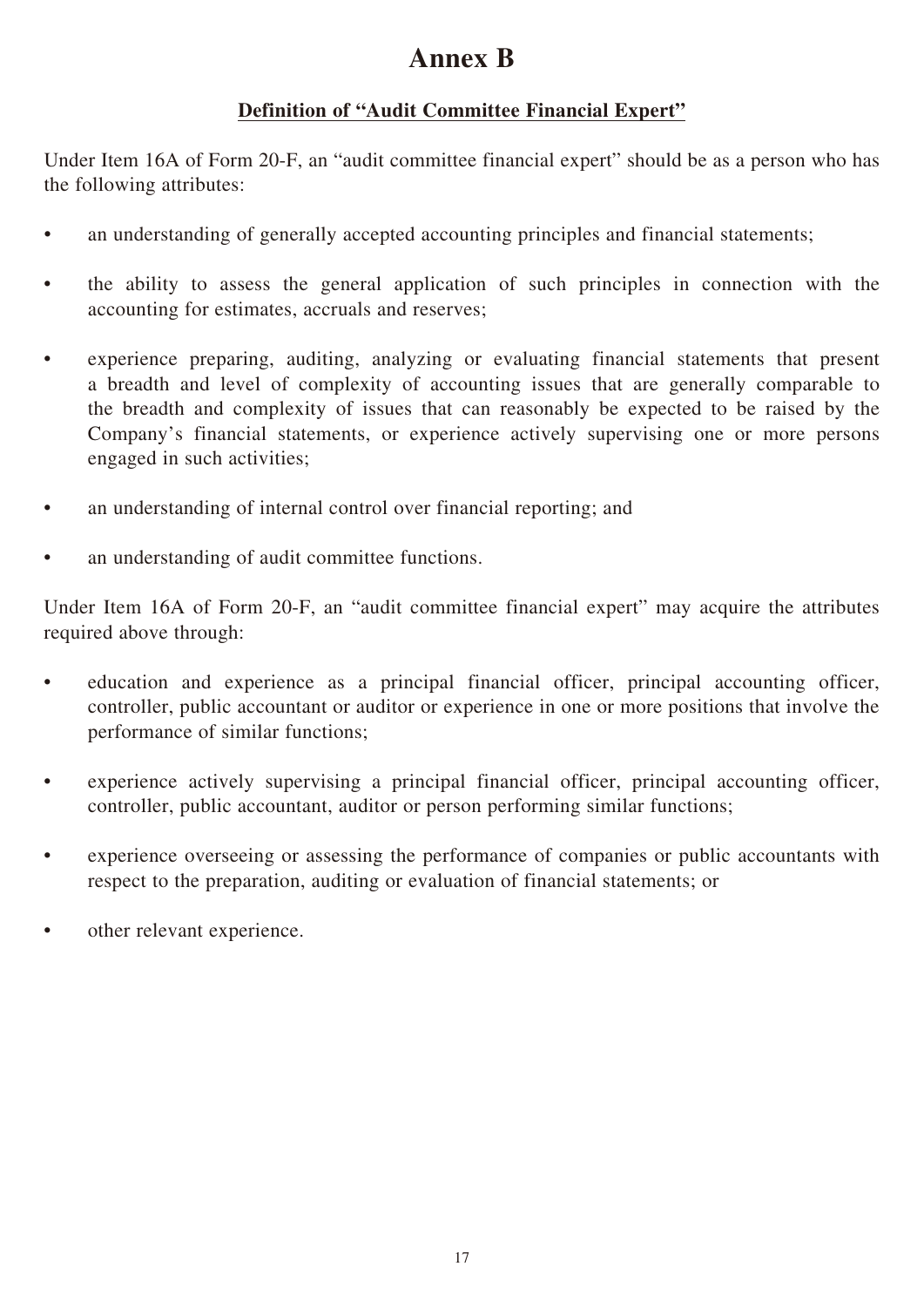## **Annex C**

#### **Prohibited Non-Audit Functions for Independent Auditors**

Subject to certain exceptions and qualifications, pursuant to Section 10A(g) of the Exchange Act, the following is a list of non-audit services that independent accountants may not provide to their audit clients:

- bookkeeping or other services related to the accounting records or financial statements of the audit client;
- financial information systems design and implementation;
- appraisal or valuation services, fairness opinions, or contribution-in-kind reports;
- actuarial services;
- internal audit outsourcing services;
- management functions or human resources;
- broker-dealer, investment adviser, or investment banking services;
- legal services and expert services unrelated to the audit; and
- any other service that the Board determines, by regulation, is impermissible.